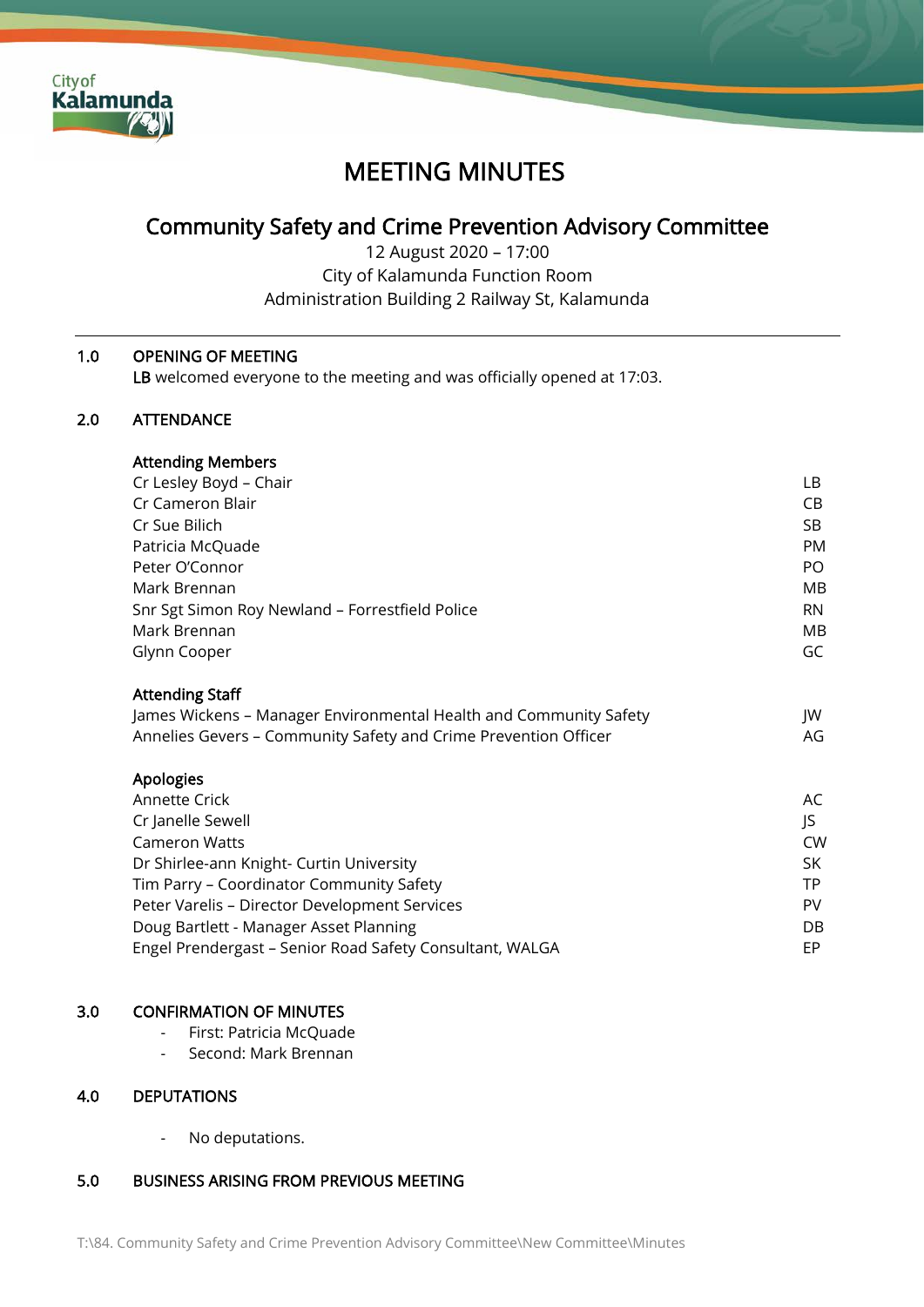## 5.1 Carried forward to next committee meeting

#### 5.2 Anti-social issues at the Zig Zag to be discussed

The zigzag was temporarily closed by the City for 6 months

JW: Confirmed the close of the Zig Zag Engagement survey is on the 7<sup>th</sup> of September During the last 5 months there have been 59 security patrols since late May 2020. Ultimately this stopped majority of the vehicles doing burnouts. However, this has created another concern as people with 4-wheel drive vehicles.

The DBCA completed a night patrol however no issues were identified that night however they will consider doing another night. The 4 Wheel Drivers are cutting new tracks in the Gooseberry Hill National Park which is a serious offence if caught. There are still complaints regarding people camping and motorbikes coming through. There has been reports of anti-social behaviour on Ocean View Avenue; patrols have not seen anything.

CB: Currently at lascelles Parade is closed on Ocean View Intersection. There is a gravel car park on the right-hand side, there are party's being held there. New tracks are being formed and at the base of the track rubbish is still an issue. The positives though are less cars, its quieter, no drifting, hooning, and less motorbikes. Residents are looking forward to the outcome of the survey on Kalamunda Engage portal.

# 5.3 Department of Justice Criminal Property Confiscation Grants Program

AG: Unfortunately, we were unsuccessful in the grant applications as per a phone conversation from the Department of Justice on 12.08.2020. We were encouraged to reapply as they have re-opened the same grant application for the next 8 weeks.

Action: Moving forward AG, JW and RN to collaborate on other opportunities to discuss the best way to move forward.

# 5.4 JW Letter to Curtin University inviting Dr Paul Cozens to present to the committee. JW has written to PC at Curtin University seeking opportunity to present to the committee. No response to the letter has been received.

GC: Asked who Paul Cozens was, in which, JW advised that Paul Cozens is a Professor from Curtin University who is an expert in designing out crime.

Action: The Committee to cease contact with Paul Cozens and explore other options.

# 5.5 Outer Metro Arts Grant Program.

JW: Stated the Outer Metro Arts Grant Program has been reinstated Kalamunda Performing Arts Centre staff are going to apply for it again.

Action: JW to provide additional updates moving forward.

#### 6.0 DISCLOSURE OF INTERESTS

Nil

# 7.0 CORRESPONDENCE - in/out

Nil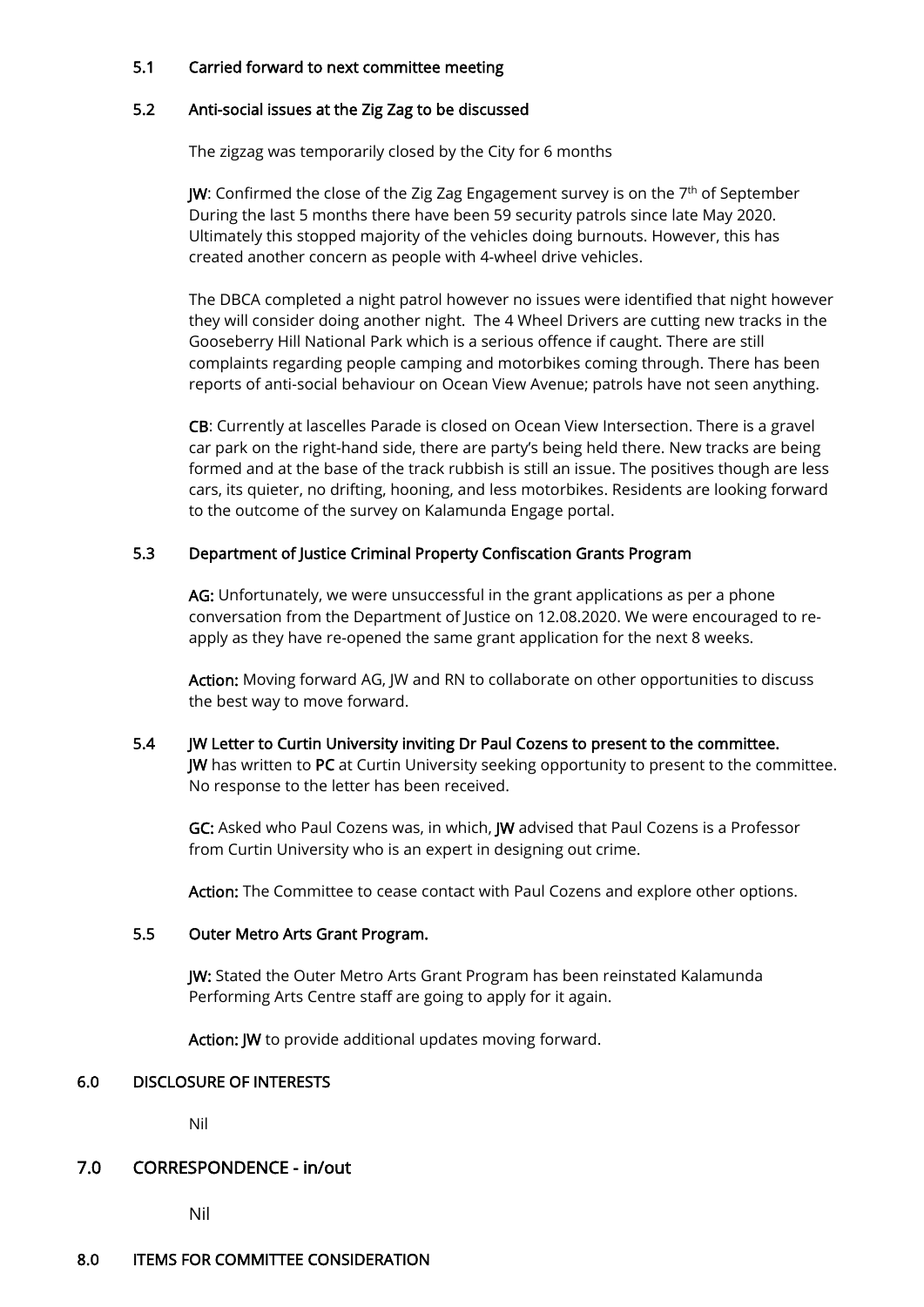#### 8.1 WALGA Road wise update – Engel Prendergast

Action: Engel Prendergast was an apology, a WALGA Road Wise update will happen at the next Committee meeting.

# 8.2 Preliminary outcome summary for Youth Community Safety & Crime Prevention Online Survey

AG: Provided the following information regarding the results of youth consult. The total number of submissions were 250, 145 were females and were 91 males. The main age bracket that completed the survey was 11-15 years old with 152 submissions. The top 4 interests were 152 – team sports, 137 were Outdoor Adventures, 122 were music and 108 were creative arts.

LB provided a background summary of how the community safety and crime prevention youth consult for the new committee members. The council approved for the Youth Community Development Officers to hold a youth forum. The forum would provide insight into programs that the City could run and facilitate. Driven a specific idea lead by community. However due to COVID-19 the City ran the Youth Consultation online through the City of Kalamunda Engagement portal. As mentioned, the Youth consult was successful with over 250 submissions received. Lesley requested JW to run through the different age brackets of the submissions as a comparison.

LB requested for the future committee meeting to brought forward for the committee to review the results earlier. JW stated the youth team needed time to analyse the results.

PM: mentioned her daughter completed the survey and mentioned that should not the programs come from schools and not the local government entity.

LB Police are heavily involved at Darling Range Sports College and Forrestfield Primary School; however, it is up to the school in what they want to develop and implement depending on the school curriculum.

MB: Asked if Forrestfield Primary School was a public or private institution

LB: Stated Forrestfield Primary School was Public.

Action: Community Development Youth Team and Community Engagement Team to Present the Youth CSCP Consult Results at the next Committee meeting.

#### 8.3 Adoption of the Community Safety and Crime Prevention Plan

JW: Mentioned that the current Committee and the previous committee has done lots of work on the new CS&CP plan. At the last committee meeting, it was resolved to advertise the plan for 3 weeks which closed on the 13<sup>th</sup> of March 2020. We received 29 responses in total.

The top three main items that raised through the consultation were early intervention programs, CCTV, and additional security patrols. As a result, the City has included an additional action to the plan to investigate the opportunity to implement security patrols within the City.

The consultation summary results had been shared through email to the Committee for feedback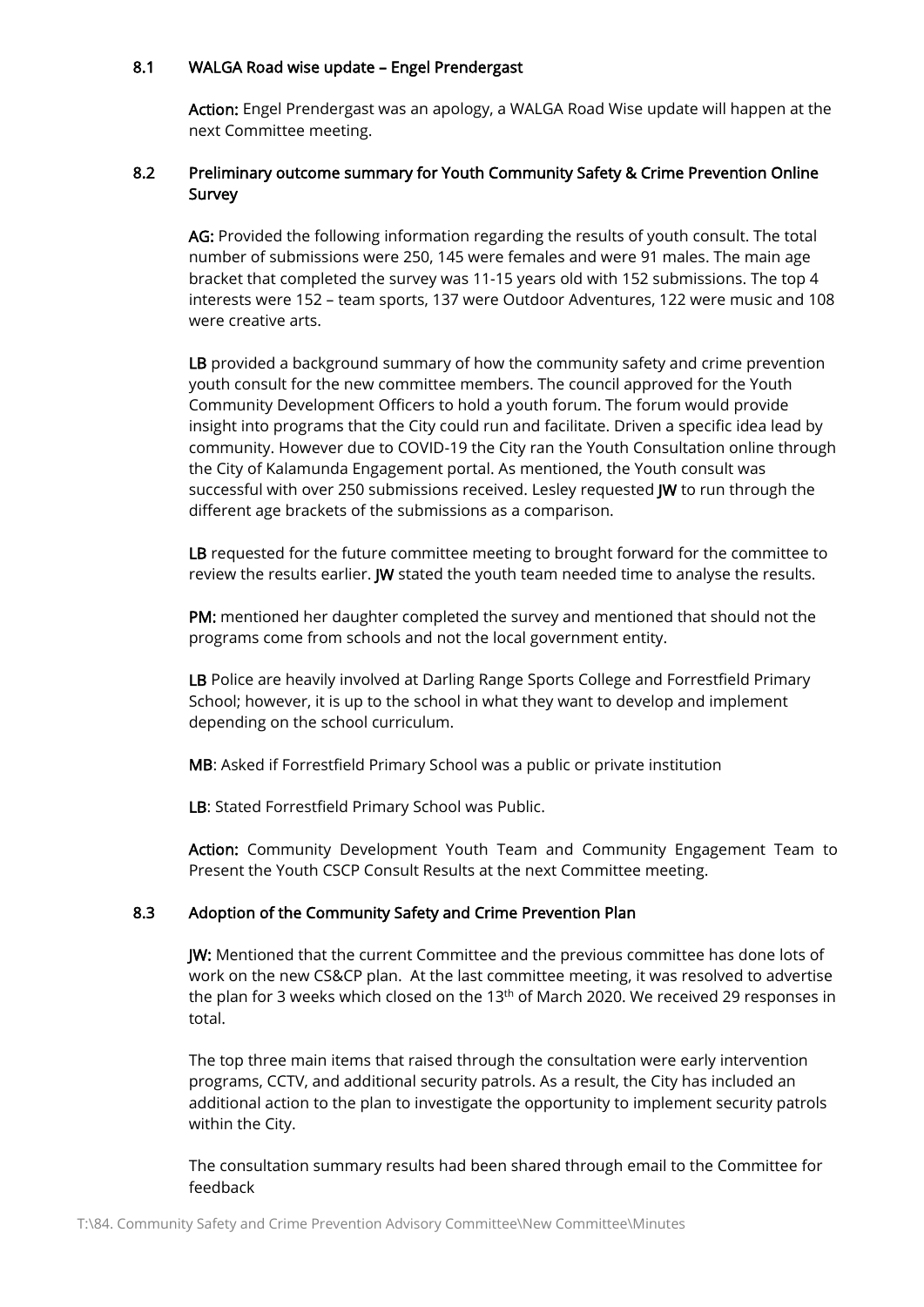LB asked if the committee had any objections if the City were to endorse the Community Safety and Crime Prevention Plan.

SB asked why that on page 4 of the plan, the description of results stated, "some of the results" rather than "all". As it could be misread by the community, this description statement needs to be rephrased.

RN: Said a link could be provided to have access to the full report.

MB: Agreed with Roy that a link would be a good solution

CB: Agreed with Councillor Sue Billich that phrasing needs to be changed

SB: Suggested to remove the word "some" with "main" and insert link too.

JW: Agreed this can be done and full results from the consultation can be provided.

GC Asked RN if security patrols have additional powers like the Police?

RN: In relation to state legislation depending on the situation some use of force options can be undertaken. However, there is a grey area and sometimes the "use of force options" interpretation can be misinterpreted.

GV: Currently communication Is a barrier if a crime occurs who do we report it too? The website is an informative resource regarding CCTV Camera local locations. Noted is interested to know more about neighbourhood watch.

RN: Suggested to place links to crime prevention strategies the City is undertaking on the website.

JW: Said once the Community Safety and Crime Prevention Plan is endorsed by the committee and adopted by Council the City can pursue the actions and strategies in the plan.

MB stated that he thinks 80% of the residents that reside within the City would like to see additional security patrols. Security patrols put people at ease, prevents crime through passive surveillance and acts as a deterrence for anti-social activity.

RN: Added that responses are based on perception. Such as lighting, CCTV, environmental design and a combination factor.

GC: Mentioned the Smiley Face on the speed advisory trailers are great a deterrence.

RN Reminded the committee that the plan is not set in stone and is live document. The council and committee are committed to continually assess, review, and update it.

MB: If rate payers want the security patrols then as a committee, we are obliged to investigate the opportunity.

PM: Stated in her previous experience in South Africa security companies provided back up to support the local police station. Local police stations were limited in the amount of active patrolling vehicles on the beat however security patrols can have upwards of 24 vehicles surveying the community. The security patrols also have camera footage capacities to record incidents but also act as a deterrent for anti-social behaviour. Security officers can apprehend citizens on the scene until the police can get there. PM also mentioned that residents such as the lady's senior groups are still upset with removal of the Kalamunda local police station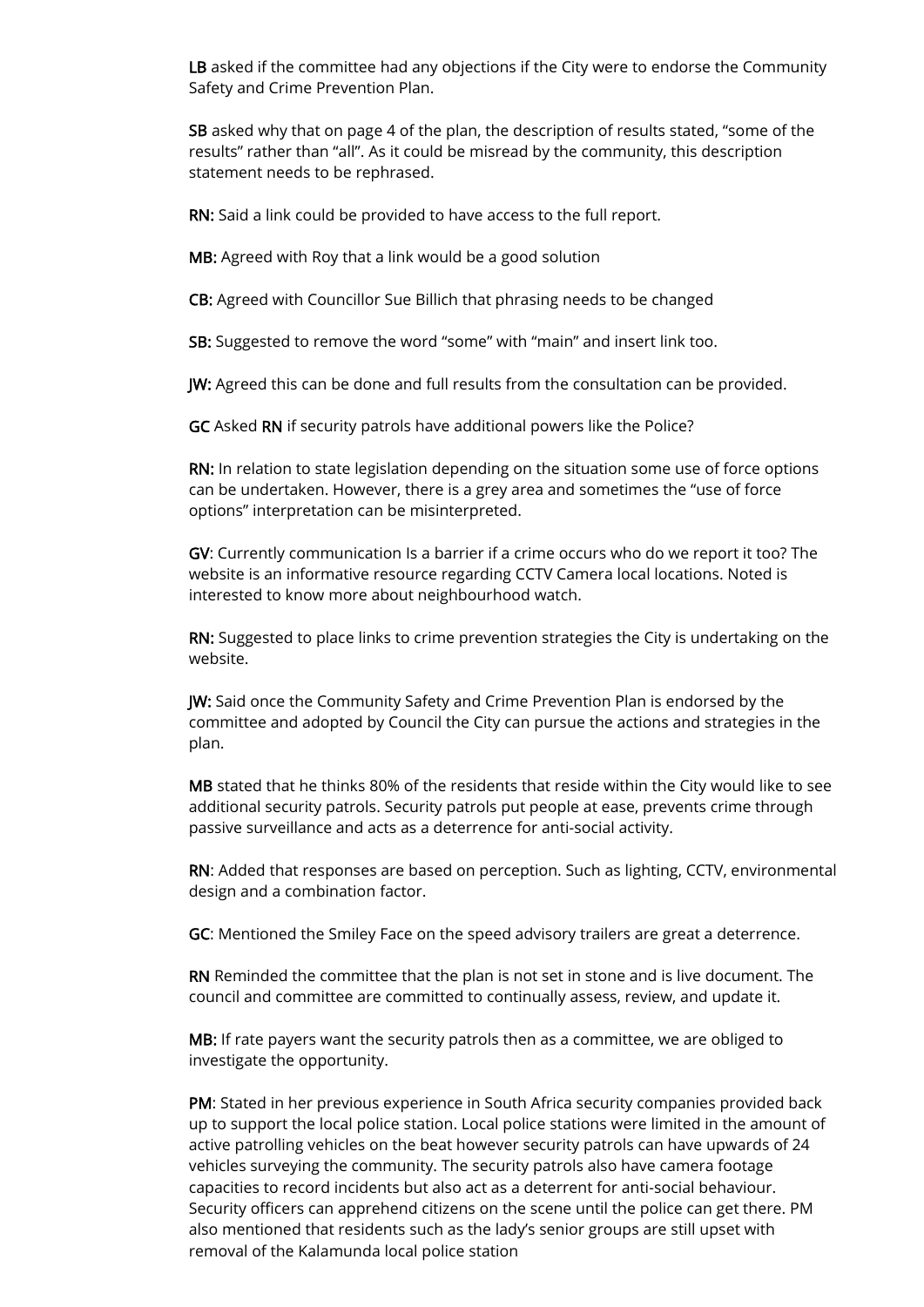LB: Stated that the suburb of Forrestfield has more crime reported compared to the whole of City of Kalamunda area. Police District Report is very low. From a resource perspective the choice is either to split the resources (2 X Police Stations) split everything in two. By having only on police station in Forrestfield resources can go into having additional officers out on the road.

MB: We need to understand the mindset and perceptions of residents.

LB: Agrees and stated there are continual concerns with people sleeping in people's shops at night and during the day.

LB: Called for a decision to be made regarding the change to page 4 as mentioned previously by Councillor Sue Bilich

# Change from 'some of the results from the survey' to an 'example of results from the survey'

LB: Finalised the community safety and crime prevention plan with the above amendments made for endorsement from council

Resolution – 1. That the Community Safety and Crime Prevention Committee endorse the draft Community Safety & Crime Prevention Plan 2020 – 2025. 2. That the Community Safety & Crime Prevention Committee submit the draft Community Safety & Crime Prevention Plan 2020-2025 to Council for adoption.

Moved: First: Glynn Cooper Second: Patricia McQuade

# 8.4 Summary of Strategic Community Plan inputs and process

JW: To provide the update on behalf of Nicole O'Neil. Engagement begins in October 2020: reviewing and revisit the strategies of the Community Strategic Plan.

Objective: 1.2: To provide safe and healthy environments for community to enjoy Strategy: 1.2.1: Facilitate a safe community environment.

LB: Instructed the committee to communicate feedback by the return date for the Strategic Community Plan

#### 9.0 **URGENT BUSINESS WITH THE APPROVAL OF THE PRESIDING MEMBER**

#### 9.1 Wattle Grove Cell 9 CCTV Feasibility Study

#### JW

The purpose of this RFQ is for a CCTV security expert to provide a feasibility study into the placement of CCTV cameras at the three main vehicle entrance points into Wattle Grove, Cell 9 (refer attachment 1), to assess the need and cost effective placement in response to crime in the area.

The City of Kalamunda CCTV Policy and Strategy sets out how the City will achieve CCTV system requirements and expand the CCTV network into the future. CCTV surveillance is acknowledged as a valuable tool for the protection of people and property. Alongside crime deterrence, public CCTV improves the perception of community safety.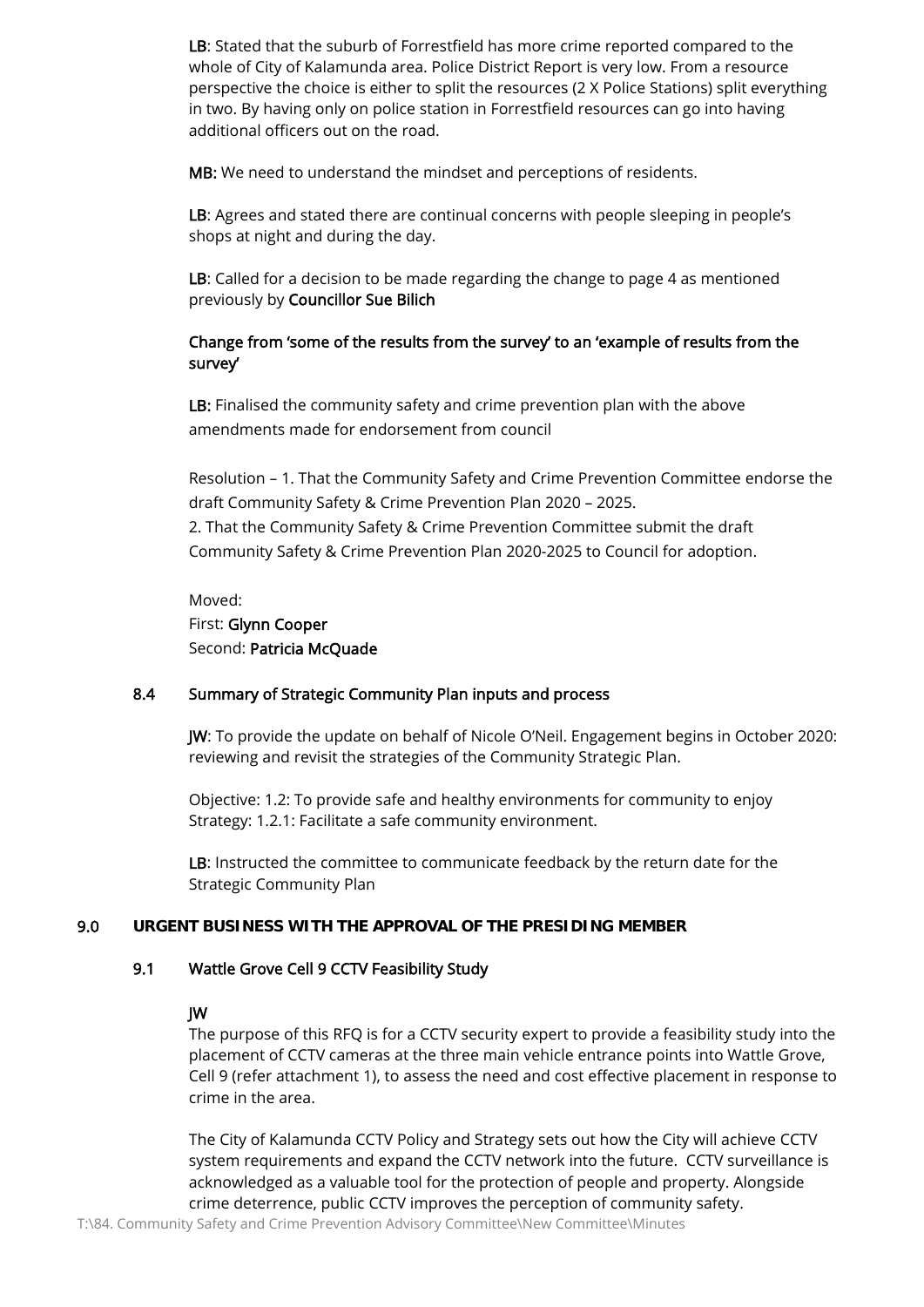Feedback the City has received from the community indicates that increased CCTV was in the top three of priorities when commenting on the City's draft Community Safety & Crime Prevention Plan 2020-2025. It also ranked highly in a recent community scorecard with the community stating that installing more CCTV, improved street lighting and more traffic calming as one of their top priorities regarding safety.

Action: James Wickens: Requested the committee's feedback on the feasibility study in the next 2 weeks.

LB Provided the new committee members the reason why the City has done this; One of the reasons this has come up the area in wattle grove has three entry points, so if was come to fruition there is a lot of crime that happens in the area in evening or night time, home CCTV captures side of car not the front or back, missing the license plates. The premise is that the CCTV will pick up the driver license plates, match the time and day of the offence, and correlate the information with the intersections to the proposed time. The area of Mandurah Way backs onto the reserve, potential feedback is cars will be parked on Tonkin HWY, alternatively a fourth CCTV camera may need to be considered.

MB I like the idea of the fourth CCTV camera

PM The police arrive too late to the carpark near the Tonkin FWY. 2-3 times an evening the police should track the cars.

GC: Asked if this is a generic template that can be applied to any suburb within the City of Kalamunda?

LB: Stated the CCTV strategy has a template within the plan however this project is considered more complex and therefore a consultant is required.

Action: JW to Share the CCTV strategy to committee members.

GC: Asked where the current public CCTV cameras are.

JW: Stated that there are 8 locations within the City of Kalamunda where there are public CCTV Camera's installed.

- 1. Zig Zag carpark
- 2. Kalamunda Public library
- 3. Jack Healey Centre
- 4. Lesmurdie Falls Carpark
- 5. Lions look out
- 6. Woodlupine Family Community Centre
- 7. High Wycombe road Opposite the High Wycombe Tavern
- 8. Skate park at Hartfield Park

GC: asked Do you we have a register of resident's home CCTV Cameras?

RN: A register of users, a strategy that has been look at state level however it is a very large project that is ever evolving.

MB: Community register? Can this only be used it for significant crimes

RN: No

LB: Stated that it will take three months till the next committee meeting until the results of the youth consult are shared. Is there an appetite from committee members to bring